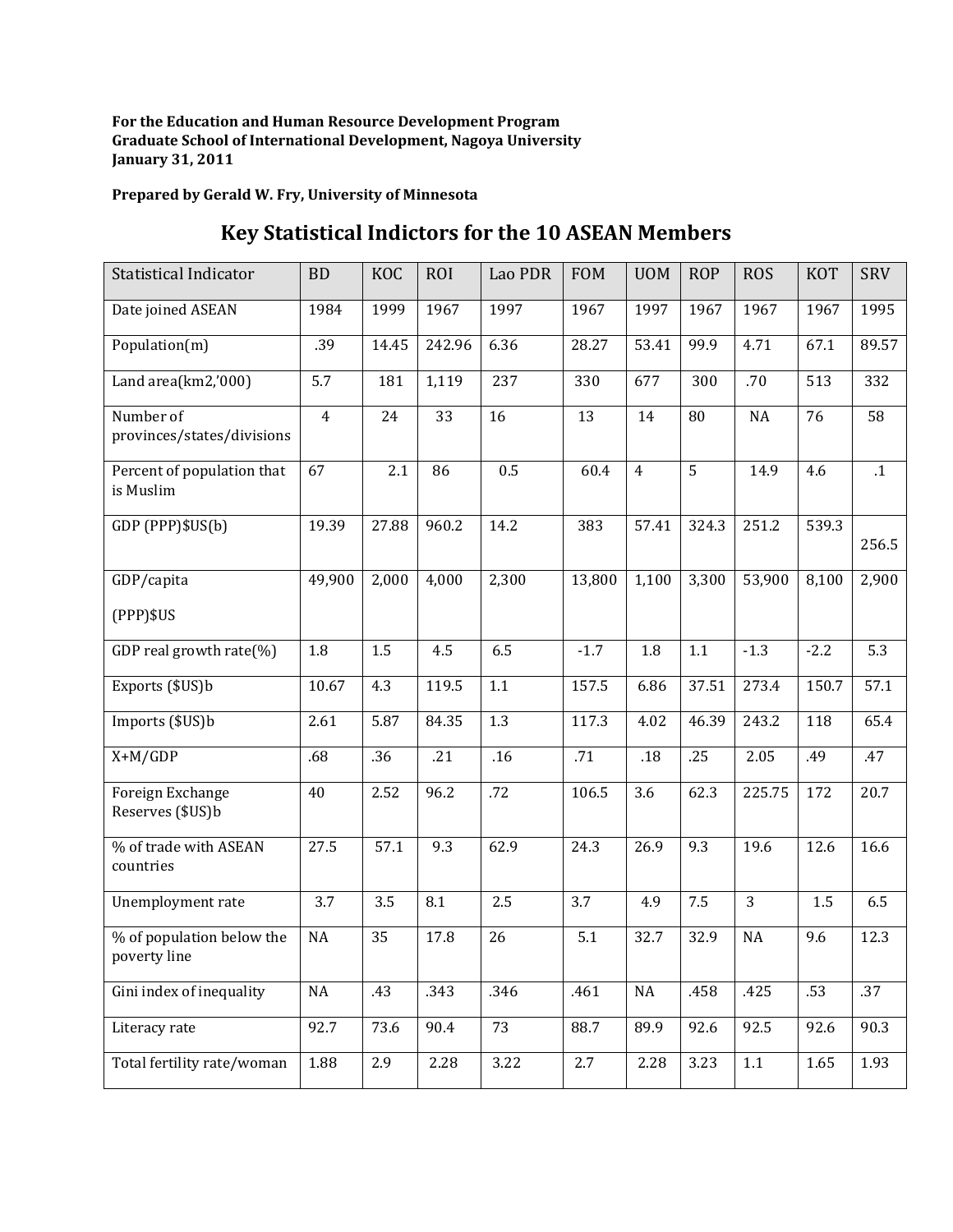| Population growth rate<br>(%)                   | 1.73  | 1.7       | 1.1   | 1.71                 | 1.6  | 1.1       | 1.93  | 0.86  | .65   | 1.1   |
|-------------------------------------------------|-------|-----------|-------|----------------------|------|-----------|-------|-------|-------|-------|
| Life expectancy                                 | 75.96 | 62.28     | 71    | 62                   | 73.5 | 64.52     | 71.38 | 82.06 | 75    | 71.94 |
| Infant mortality rate                           | 11.87 | 56.94     | 28.94 | 61.19                | 15.5 | 50.76     | 19.94 | 2.32  | 16.71 | 21.57 |
| Human Happiness Index                           | 41.2  | 42.2      | 57.9  | 40.3                 | 52.7 | <b>NA</b> | 59.2  | 36.1  | 55.4  | 61.2  |
| Total number of medals<br>won in 2009 SEA Games | 10    | 40        | 170   | 110                  | 139  | 71        | 124   | 98    | 266   | 215   |
| Energy consumption per<br>capita                | 1.73  | <b>NA</b> | .43   | <b>NA</b>            | 1.11 | .24       | .28   | 2.26  | .77   | .38   |
| Member of APEC                                  | Y     | N         | Y     | N                    | Y    | N         | Y     | Y     | Y     | Y     |
| Member of WTO                                   | Y     | Y         | Y     | (observer<br>status) | Y    | Y         | Y     | Y     | Y     | Y     |
| Member of G77                                   | Y     | Y         | Y     | Y                    | Y    | Y         | Y     | Y     | Y     | Y     |

Sources: *CIA World Factbook 2010*; *2006 ASEAN-Japan Statistical Pocketbook; Earth Trends* (World Resources Institute)

## *Notes Related to Table 1*

Data are the most recent, normally for 2009 or 2010.

Acronynms: BD, Brunei Darussalam; KOC, Kingdom of Cambodia; ROI, Republic of Indonesia; Lao PDR, Lao People's Democratic Republic; FOM, Federation of Malaysia; UOM, Union of Myanmar; ROP, Republic of the Philippines; ROS, Republic of Singapore; SKOT, Kingdom of Thailand; SRV, Socialist Republic of Vietnam; APEC, Asia Pacific Economic Cooperation; WTO, World Trade Organization; G77, Group of 77 developed nations of the United Nations (established in 1964).

NA: Data unavailable on this indicator.

PPP: Purchasing Power Parity. Data are adjusted for the different costs of living in various countries.